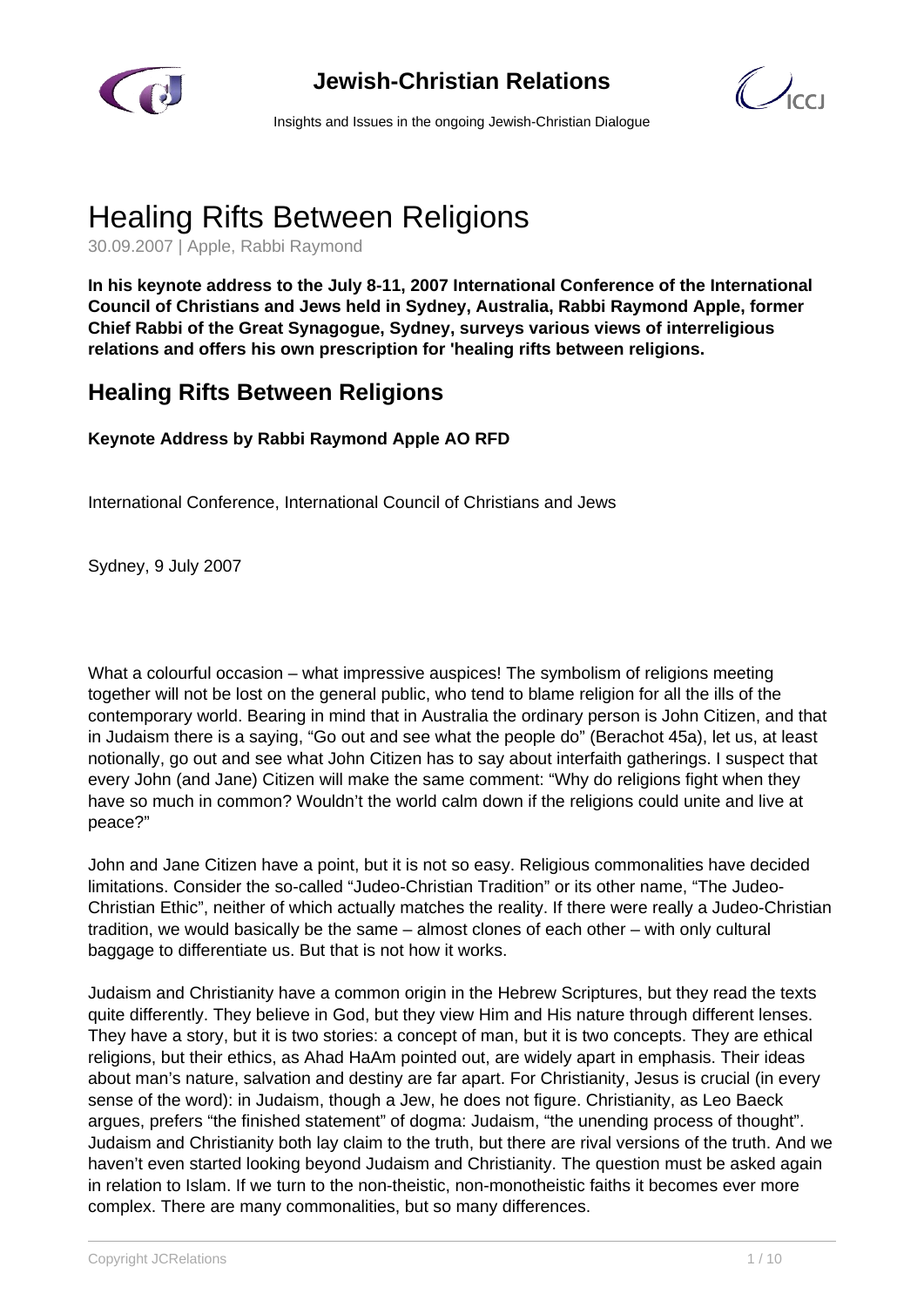Arthur A. Cohen argues in "The Myth of the Judeo-Christian Tradition" that there is not only no tradition of religious brotherhood but a tradition of theological enmity. The so-called Judeo-Christian tradition is, he contends, a myth produced by Christian guilt and Jewish neurasthenia to obscure the basic fact that Christians and Jews, to the extent that they are seriously Christians and seriously Jews, are theological enemies.

Possibly his pessimism is not the last word, now that we live in the same street as friends and neighbours who sometimes shout but are on speaking terms more than ever before.

But is this what Cohen calls "the reconciliation of contradiction, the dissolution of paradox"? Is it not mere politeness, propriety and political correctness (not that these are necessarily to be deplored? Having become partners in dialogue, have we ceased to be enemies? Or are we, to continue Cohen's words, "inundated institutions making common cause before a world that regards them as hopelessly irrelevant, and meaningless"?

Joseph B. Soloveitchik does not talk much of enemies but of strangers. His essay entitled "Confrontations" argues that our differences arise out of existential tensions within the human condition. As man and woman love each other dearly but in some ways will always be strangers, so it is with Jew and Christian. Even when on friendly terms they will never completely understand what goes on it each other's head. Martin Buber, addressing the nature of the two faiths, sees a gulf as dividing what the Jew thinks is the impossibly daring Christian who believes what is inconceivable, and what the Christian views as the incredibly obdurate Jew who cannot see the truth. Soloveitchik reminds us that all faiths have a mutual interest and can be brothers in addressing social and ethical problems, but on the theological level we are strangers rather than brothers: "The great encounter between God and man is a wholly personal affair incomprehensible to the outsider." God bursts into the Jew's life one way – in Christianity, a different way. If this is because of history, that history is now so inexorably defining, so inescapably distinctive, that it is totally impossible to take off one theological coat and put on another. The difference is not the coat but the heart, soul and personality. And the difference lies not merely between two individuals qua humans, but between two human types, the Jewish type and the Christian type.

Leo Baeck acknowledges that each religion faces analogous questions, but neither the questions nor the attempts at answering them are analogous. Each religion, he insists, has grown its own characteristics. It is not just religious individuals who are different, but their religions. He posits a dichotomy between "classical" and "romantic" religion. "Romantic" religion lives in a world of feelings: "its world is the realm in which all rules are suspended". "Classical" religion focusses on "reality with its commandment, and… the profound seriousness of the tasks of our life". Baeck may be unfair to both Christianity, the "romantic" religion, and Judaism, the "classical", but his general view is valid, that each religion is sui generis.

Soloveitchik's analysis is of two types of religious personality, "homo religiosus" and "halakhic man". The result is that the rifts are not simply between the Jewish idea and the Christian idea but between two distinct types of religious approach. Buber's distinction is between, on the one hand, a religion that restricts or "freezes" God in one position, and, on the other, one where God is a God of the moment, a Presence that can only be addressed, not expressed: apprehended, not comprehended. Which one is right, or more right? The judgment is God's. Our task is not to deprecate, demonise, delegitimise or diminish the other, not damn the other or the unbeliever as a heretic or rogue but to recognise their right to be themselves. "In a genuine dialogue," says Buber, "each of the partners, even when standing in opposition to the other, heeds, affirms and confirms the opponent as an existing other".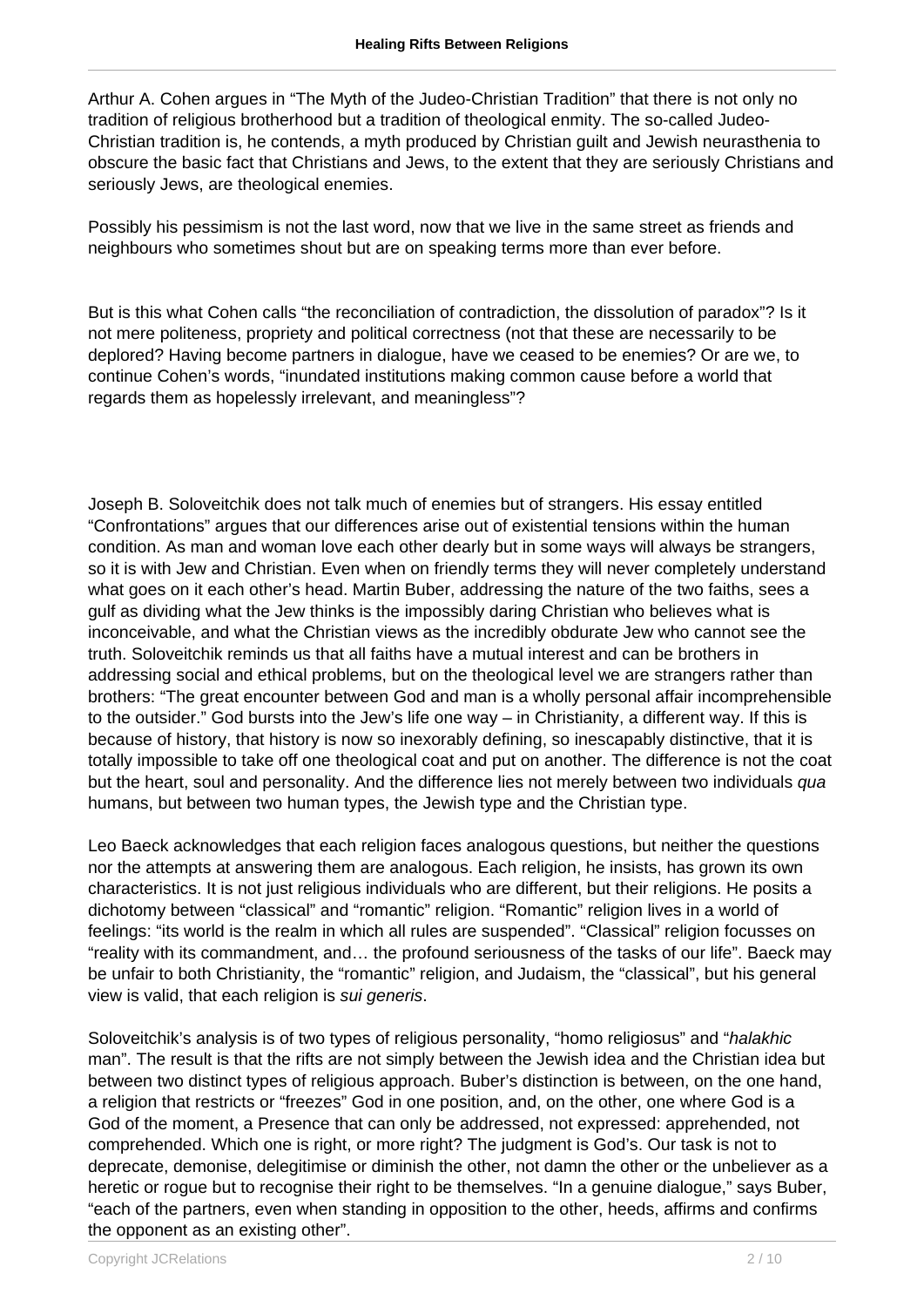The issue is not where each will go when they die but what they will do for the world whilst they are alive. Abraham Joshua Heschel said that when asked, "But what about the salvation of your soul?" he did not understand the question. For him the real issue was not his soul or his afterlife, but his task: "What *mitzvah* can I do next?" We who are Jews have all faced those accusatory moments when someone has said, "You'll end up in hell!" My own answer never varied. I always said, "Hell? We Jews have been to hell – on earth – and we have come back. We place our stress on life in this world: the next world is God's department."

This may give to John Citizen, but maybe not. Impatient with the lot of us, he may prefer to know why we don't throw all our theology on the scrap heap and get on with making the world whole. His question may be not merely, "Why do you need your own particular religion?" but "Why religion at all?"

In the last two centuries religion had a hard time. There is a Jewish tale about the class that had to write an essay entitled "The Elephant and the Jewish Question". Like all Jewish humour, the story is both serious and comical. Comical: for what connection can there be between earthy elephants and an august people? Serious: for don't Jews and Judaism impinge on every aspect of human civilisation? I did actually once try to formulate an academic analysis of The-Elephant-and-the-Jewish-Question (someone I know developed a line of reasoning on Garlic and the Jewish Question). The results of either exercise are hardly relevant, but what is important is the significance of the conjunctive "and". A number of modern thinkers (Hermann Cohen, Franz Rosenzweig, Martin Buber and others) emphasise that speaking of "God", "Man", "World" as distinct, independent entities is not as productive as examining the connections – "God and Man", "Man and the World", "I and Thou". The rabbinic sages noted a similar thing when, long before, they saw that the middle letter in the Five Books of Moses (Lev. 11:42) is vav, which means "and", joining the two halves of the Torah text.

Recent centuries have constantly utilised the "and" in relation to religion. In measuring religion against a sheaf of other disciplines (religion and humanism, religion and secularism, materialism, modernity, science, history, nationalism, politics, economics, communism, sport, and especially religion and no-religion). Religion was constantly tried in the balance and found wanting. One could show how in each case the challenge to religion was unsustainable. Allow me, however, to limit myself, for reasons of time, to the supposed science/religion conflict.

Probably the first scientific discovery in history followed the Biblical promise, "As long as the earth endures, seedtime and harvest, cold and heat, summer and winter, day and night, shall not cease" (Gen. 8:22). When early man saw that these words invited empirical assessment, this was the first recorded instance of scientific analysis and study. It enabled man to discern patterns in time, patterns in space and patterns in everything, and became the foundation of all scientific development.

This being so, it is surprising, to say the least, that for 400 years there has been talk of conflict between religion and science, because without religion, science would be unthinkable. Only because religion posits and guarantees the existence of design, order and pattern, can science hope or dare to formulate hypotheses and examine them.

Maimonides, scientist as well as rabbi, stated that because God is one, the universe is one; because the universe is one, God is One. No wonder the poet Edward Young said in the 18<sup>th</sup> century, "An undevout astronomer is mad". Acknowledge it or not, the scientist must inevitably be a religious person in the deepest sense; Alfred North Whitehead said that the confidence of science in the intelligibility of the world comes from the religious insistence on the rationality of God. When science is prepared to be fair, it is full of awe and reverence for the Creation; when it is realistic, it also admits its tentativeness – hypotheses are never the last word, and only in religion has man ever found that last word as well as the first.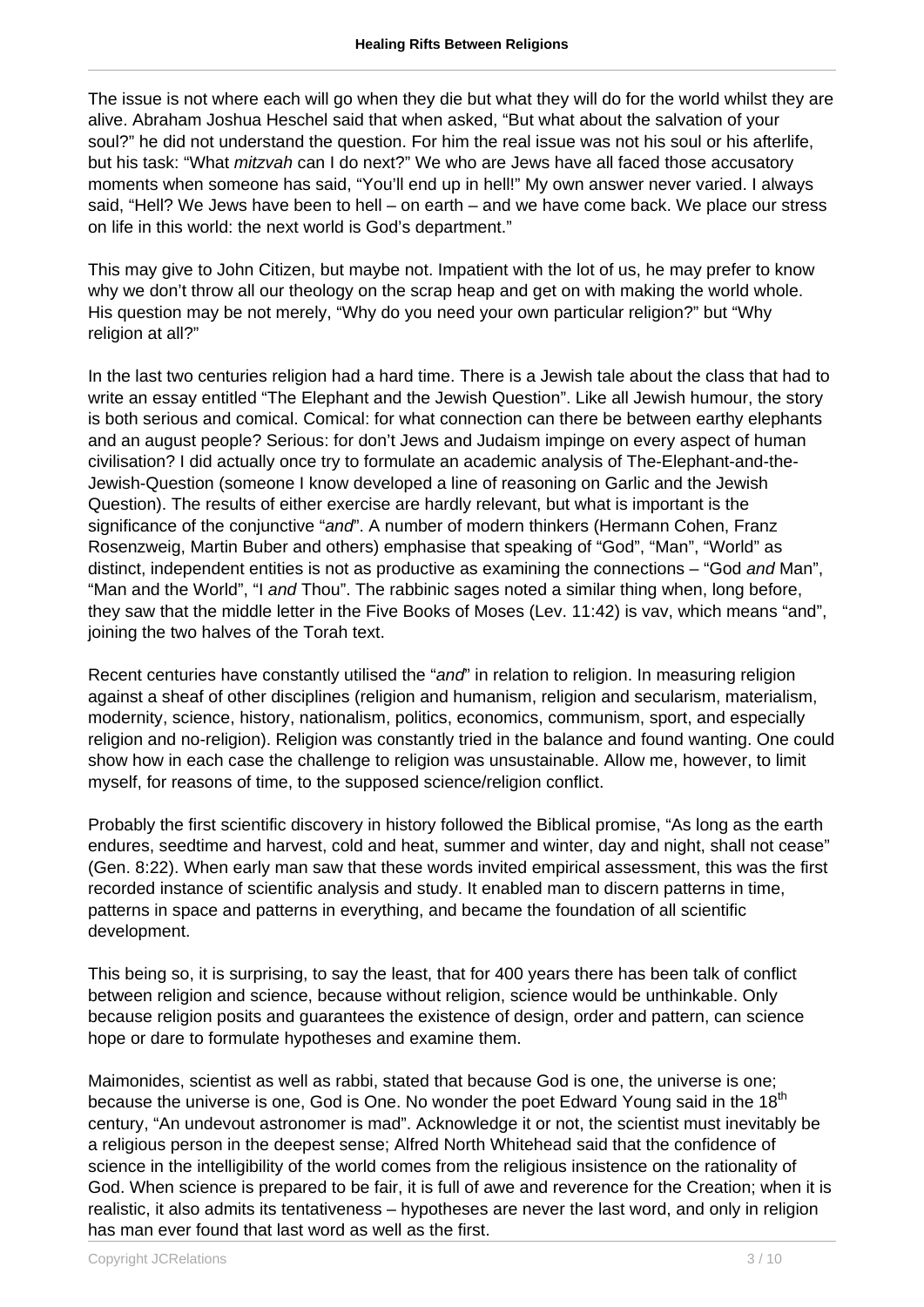Those who toppled religion and worshipped science – with its temples of its own, its saints, its priests, its mysteries and rituals, even its sacred language – are more inclined these days to see it as a god that failed when it became too sure of itself. How strange that John Citizen is so behind the times and still holds views that those in the know have already discarded. The Harvard professor Theodore William Dwight sadly wrote nearly a century ago that just when scientific experts had rejected a theory, "the ignorant, half-educated masses have acquired the idea that it is accepted as a fundamental fact".

Similar analyses would be possible, if time permitted, in relation to the many other challenges to the veracity and credibility of religion. Whatever the challenge the message seems to have been, "God, You don't exist but I can still manage without You", or, as reported of Nietzsche, "If there is to be a God, I couldn't bear that it shouldn't be me…"

Religion was shunted aside as finished, effete, extinct, over and out. There was nothing so passé and irrelevant. Then came the Holocaust. As Martin Buber put it, it was an event that affected the whole nature of being. Man without God brought civilisation to its knees. The Austrian poet Franz Grillparzer had said, "Man moved from humanism to nationalism, from nationalism to barbarism". Man no longer had sufficient faith in God to overcome the forces of evil. Those who did retain a residue of faith rang the sanctuary bells in the interests of self-preservation: it might keep the fiends from shattering the church windows as they had done to the synagogues. It was also theological antisemitism: the victims were largely Jews, and the Jews deserved their punishment. Who thought that the Jesus in whose name they claimed to act was himself a Jew, and in allowing the destruction of his people they were destroying their own Christianity? Could religion of a higher and nobler kind have saved the situation? Who knows? But it might at least have saved its own soul.

Two full generations later religion is back on the stage, but not yet that higher and nobler kind of religion. It is not that kind of religion which the essayist and poet Arthur Christopher Benson calls "the power, whatever it be, which makes a man choose what is hard rather than what is easy, what is lofty and noble rather than what is mean and selfish; that puts courage into tender hearts and gladness into clouded spirits; that consoles men in grief, misfortune and disappointment; that makes them joyfully accept a heavy burden; that in a word, lifts men out of the dominion of material things, and sets their feet in a purer and simpler region".

The type of religion that is on today's agenda is fierce and fanatic, facing you down if you mildly beg to differ. It is aggressive, triumphant, bent on world domination. No, you will tell me: that is not the only religion, but that is certainly the bully on the block. It is not Christianity, but Christianity has entered a post-Christian phase which lacks a creative, dynamic response to the complicated challenges of the age. Nor is it Judaism, but the strength of Judaism these days tends to look inward and is rarely brought to bear on global problems. Christianity half-heartedly mounts its missions to the Jews and to third world countries, but recognises that its efforts will not meet with much success. Judaism is suspicious of Christians after the centuries of persecution and is often uncomfortable conversing with Christianity in the market-place of ideas. Both faiths are ill at ease in conversation with Islam, and Islam reciprocates: all three feel under siege.

In the West in particular there is a paradox: less formal adherence to religious institutions, but more genuine personal piety and spirituality. There are many religious people, but they have little time for the clutter of religious pomp and ceremony. They are more interested in hearts and minds and less in bells and smells. They are also more concerned with piety than politics, because it taints religion to be embroiled in the public domain.

Brave organisations such as the Councils of Christians and Jews in many parts of the world acknowledge many of these problems and try to encourage a combination of credible religiosity and engagement with the world, but they are, at least so far, too limited in scope, too lacking in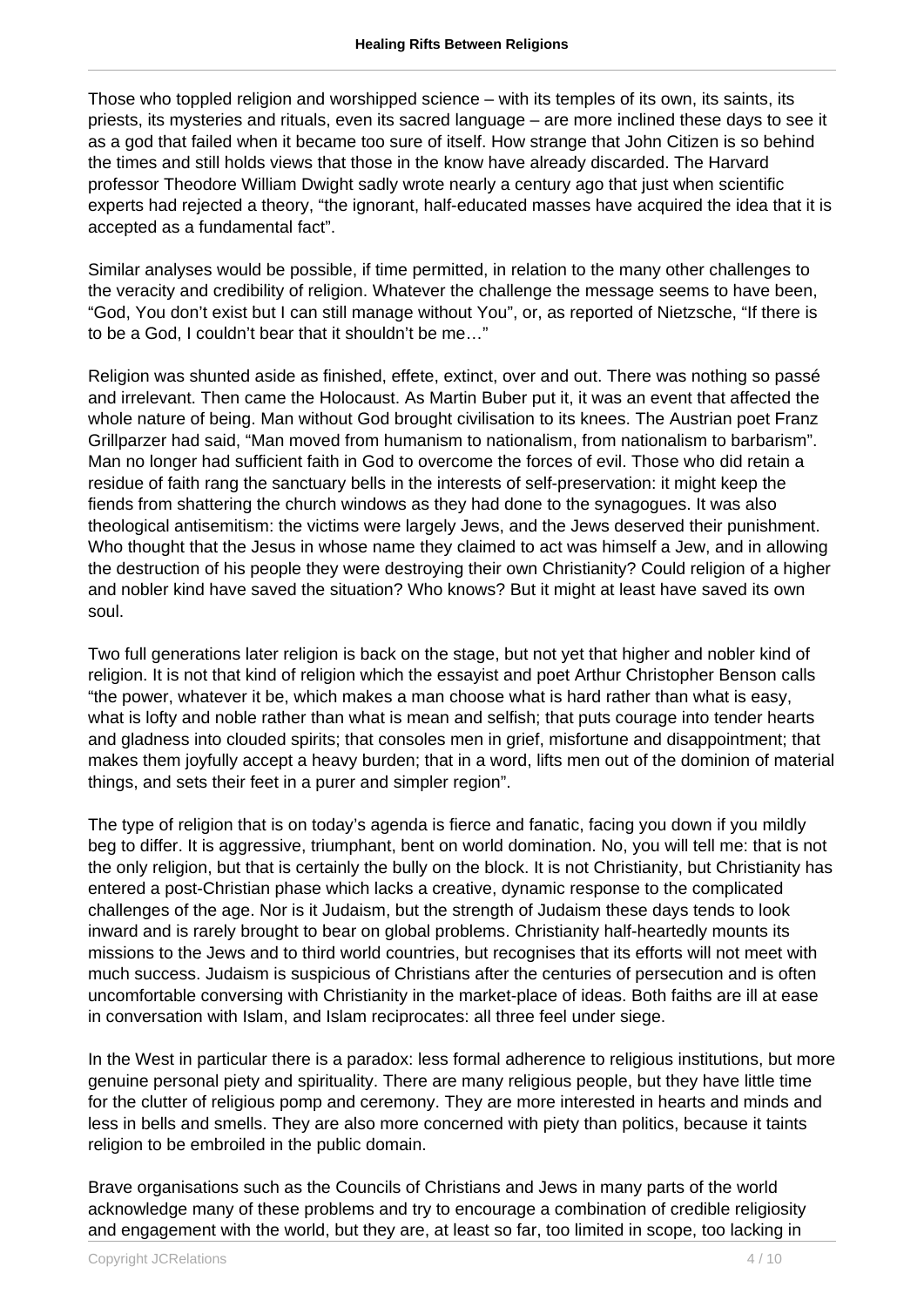spiritual muscle, too polite and too genteel to make a real difference. They have chats and cups of tea together but the pleasant moments have little impact on the world. They pass resolutions but they achieve little influence anywhere. So what does John Citizen see? Not very much to impress him. Religion is in the news, but neither sweet nor loving, not the still small voice. It is an unacceptable face of religion, religion commanding the waves to go back, religions trying to outshout each other. The spiritual people are neither visible nor audible; many prefer to remain so, knowing that instead of fighting the impossible fight they have enough to do working on their own souls. John Citizen sees telling episodes like my arrival at Belfast Airport many years ago wearing my hat. Asked to remove the hat. I have a kippah underneath. "What's the Frisbee for?" I get asked. "It's a religious skullcap," I reply; "I'm a Jew!" "A Jew? What sort of Jew – a Protestant Jew or a Catholic Jew?"

I meant this as an illustration of religion as a source of violence and friction, but it also suggests another interpretation to which I will return. But let me ask the question, how is it that religions are rivals? They agree that there is such a thing as truth, but they regard themselves as its exclusive possessors. "Truth" claims are monopolistic and mutually exclusive; if each religion is right about having the truth, then none can give way and the rivalry will and must continue. Jonathan Sacks found himself in trouble a few years ago with a book called "The Dignity of Difference: How to Avoid the Clash of Civilisations". (The phrase, "the clash of civilisations", is the political scientist Samuel P. Huntington's in arguing that cultural and religious identities are increasingly our main source of conflict). Sacks' thesis that there is truth in other religions and not just in Judaism led to other rabbis accusing him of blatant heresy. How can a Jew not see, demanded the critics, that it is Judaism which is truth? That is the gist of the accusations that Sacks faced. A new edition of the book calmed things down when he softened his language and spoke of wisdom in other religions. This is one way of reducing the problem, but it does not make the moot point go away. Either my religion is true or there is no reason for me to adhere to it. If my truth is not consonant with your truth, we have theological deadlock. The moment that we argue, at least hypothetically, that all religions are equally true, then we find ourselves speaking in illogicalities. If black is blue and blue is black, then colour ceases to make sense. If apples are oranges and oranges are apples, then fruit needs to be redefined. If I were to resorting again to Jewish humour, I would tell you that there are countless "rabbi" jokes. But there are "clergy" jokes in other religions. Does that mean that all clergy are the same and a story about a rabbi could just as well be told about a priest? Only if the two are interchangeable, but each title has such distinctive connotations that you cannot tell "rabbi" stories about communion tables or "priest" jokes about milk-and-meat knives.

Our topic is "Healing Rifts Between Religions". The inevitable conclusion is that because it is the nature of religions to claim they have the truth, the rifts cannot be healed. A scandal? Probably, but a fact. The effect on Judaism and Christianity, the two monotheistic faiths with the longest continuous encounter – call it, if you prefer, a confrontation or head-on clash – led Hans Urs von Balthasar to say, "The Church and the synagogue are mysteriously but indissolubly linked throughout the history of civilisation… They may have turned their backs on each other… but they are tied back to back… for the people of God, old and new together, is a single, indivisible scandal." Leave to one side for a moment the phrase "old and new together" with its insulting pre-Vatican II implications – and let us ask how, if at all, the scandal could be averted or removed. A historic Christian dream is that the Jews will see Christianity as the completion of Judaism, but Jews could never contemplate such a total undermining and abandonment of their age-old identity. The Jewish philosopher Franz Rosenzweig advocated a parallelism of opposites when he posited what is tantamount to Judaism as the completion of Christianity (Jews, he averred, are already with God: Christians will arrive eventually), but Christians are unlikely to consider this too seriously. So we are back again: two truth claims neither of which will resile. Hence if we are to be honest and logical in our thinking, we have no choice but to say that the rifts will remain until the end of historic time, that therefore there are theoretical limits to the possibility of inter-religious dialogue.

## Some thinkers indeed warn against even trying to enter into dialogue at all. There are practical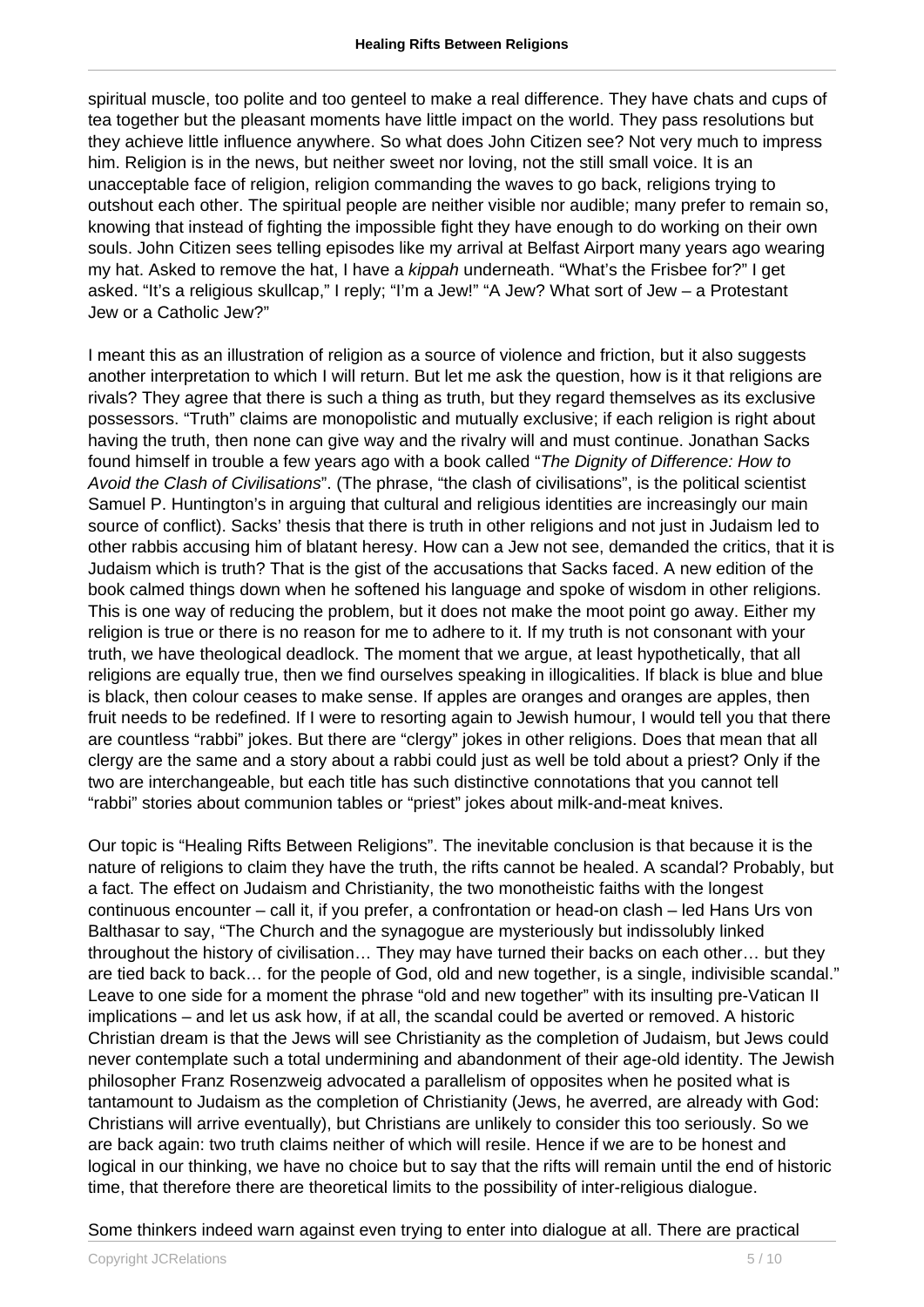reasons: we have to feel ready; we have to be able to trust the dialogue partner; we cannot restrict the dialogue to two or even three religions and indeed to religion as a whole when so many other philosophies clamour for market share or domination; we have urgent internal agendas that make dialogue a luxury (the Lubavitcher Rebbe, for instance, urged Jews to focus on *inner faith*, not *inter*faith). We have obligations to our past which, from the Jewish point of view, Rabbi Soloveitchik expressed in these words: "We certainly have not been authorised by our history, sanctified by the martyrdom of millions… to trade favours pertaining to fundamental matters of faith". The appropriate policy, he added, was "unconditional commitment to our God, a sense of dignity, pride and inner joy in being what we are, believing with great passion in the ultimate truthfulness of our views". Yes, there is an ideological roadblock: no serious, significant giving way is possible between the immovable forces of unique, distinctive faith identities that sometimes use the same words but speak different languages. Travers Herford, the great Unitarian scholar of both Judaism and Christianity, wrote, "Judaism and Christianity can never blend without the surrender by one or the other of its fundamental principles."

Yet is this the meaning of "healing"? Does it really entail blending, full commonality, one doctrine, merging, getting married and living happily ever after? Life doesn't work that way, especially when what separates us is deep, intimate, private conscience. If that's what healing means, it will not happen this side of the messianic redemption. But a different kind of healing is both possible and necessary. Summed up in the benediction, Barukh Attah, Meshanneh Hab'ri'ot – "Blessed are You, O Lord, who makes His creatures diverse", it is a healing that takes the form of celebrating each other as we are, created by the Divine will with all our varied doctrines, ideas and commitments.

Very nice, very noble, but how can this be squared with the rigorous demands of truth? An answer is suggested by the Anglo-Jewish scholar Claude G. Montefiore in the first essay in a work published a century ago but still highly stimulating, "Truth in Religion". Quoting the Apocryphal Book of Esdras (4:41), "Great is truth, and strong above all things", he addresses the nature of truth. Not like the "'What is truth?' said jesting Pilate" of Francis Bacon's "On Truth"; "jesting Pilate…would not stay for an answer". Montefiore is not jesting, nor does he prefer to escape from the problem. "Truth", he says, "stands at the meeting point of the moral and the intellectual world, and partakes of the character of both". If the truth we are talking about when we see no way of healing the rifts is intellectual truth, it is the deadlock of irresistible force meeting immovable object. If it is moral truth, there can be room for compromise as we shall argue in a moment. But how can both be valid - intellectual truth which cannot resile, and moral truth which allows for pragmatism? Which truth is more true? Answer: both of them. How can they both be true, you ask? That's also true. But remember that religion has a series of what might be termed necessary paradoxes: at one and the same time an immanent and a transcendent God; a doctrine of the greatness of man and of his littleness; a belief in free will and a belief in determinism; and so on. Polarities which conflict – yet somehow they manage to live together. This is the healing: the rift remains but the rancour diminishes.

Intellectual truth, once revealed or arrived at, is firm and unmoving, not bound to time or place. It is an architectural construction. Moral truth is not rarefied or theoretical; it deals with situations. Positions and situations are not identical. Moral truth is a task, not a stand: not static but dynamic. Intellectual truth is a logically necessary underpinning: moral truth is a pragmatic challenge. Intellectual truth tends to be, in Leo Baeck's words, "finished statements"; though moral truth is eternal principles such as peace, justice and compassion, it applies them in changing times and situations. We have varying emphases in terms of moral truth – but also a range of responses that do or do not intersect. It is here that healing comes into its own. It says, "Let's celebrate our spectrum of insights and make them an offering in the service of our society and civilisation." Which insights? Not theological constructs or abstracts but concerns and priorities. As our leader Professor John T. Pawlikowski puts it: "A concern with major world social issues such as hunger, energy and warfare… coming to grips with the current social crisis… work(ing) together to shape the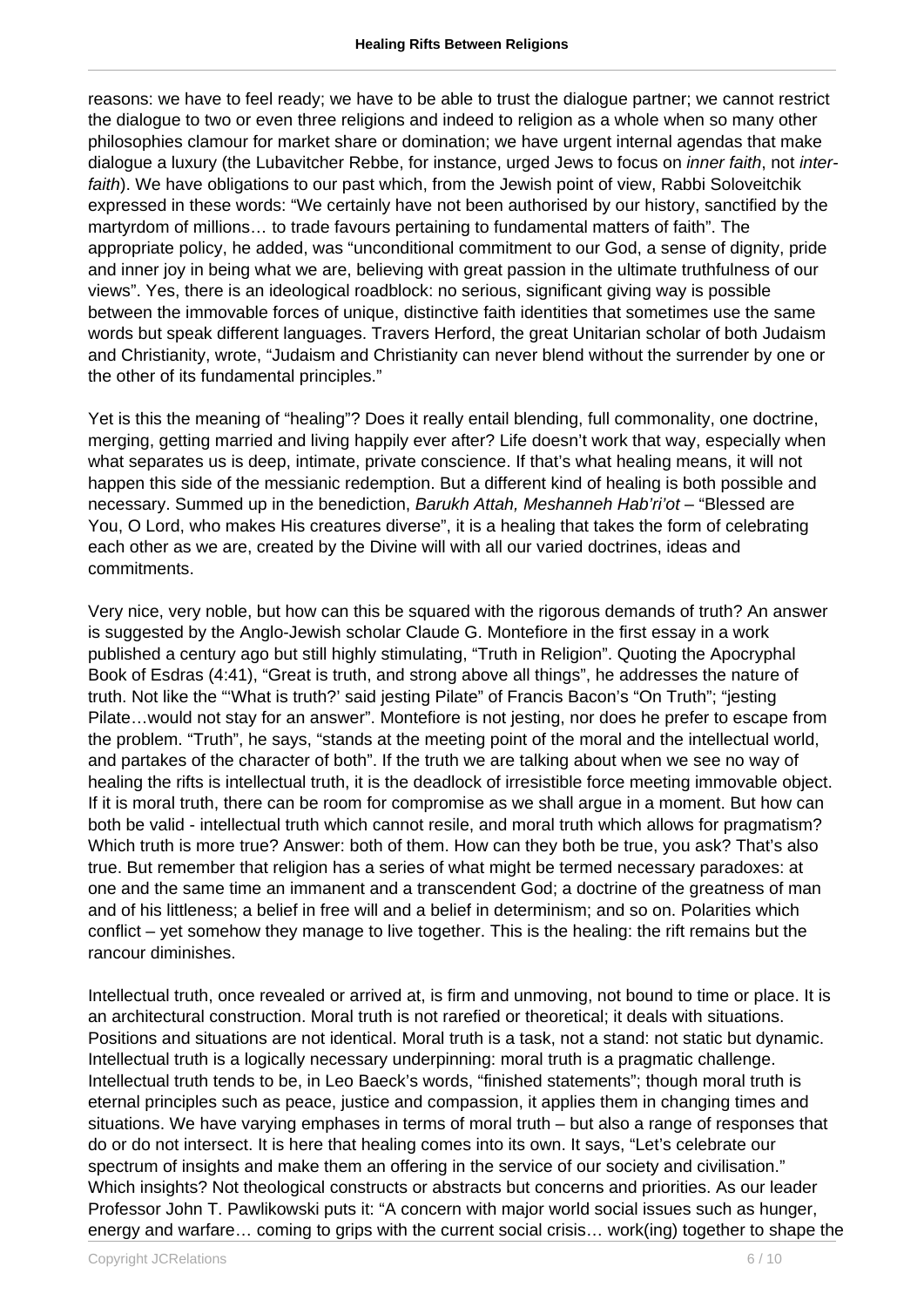public and private values of this new society that is being born in our midst".

Will we have enough water, enough resources, money, health, education and opportunity to keep mankind alive? Will we be able to contain explosive issues? (I use the word "explosive" quite deliberately!) What will we do about racism, refugees and radicalism? Will we value and speak up for every human being, man, woman or child, whatever their colour, creed, politics or preferences – sexual or otherwise? Surely immovable differences in theology recede into academic issues when we have an urgent human task to share, a task to exhilarate and engage us. Our answers will not be identical, but in joining the debate we will be united in motivation – the shared belief that global man is capable enough and worthy enough to improve his condition, that the world is capable of redemption, that religion can embrace the task given by God, however envisaged, however understood, to "Build a house for My Name" (II Chron. 6:8).

For this to succeed we need what might be called an ethic of difference. 45 years ago Robert Gordis' book, "The Root and the Branch: Judaism and the Free Society", attempted this in a series of what he called "ground rules". I borrowed and adapted his material for a paper published by British CCJ under the title "The Opportunities and Limitations of the Dialogue". Much has remained the same since then: but so much has altered. Hence let me offer the following revised ethic of difference which owes its methodology to Gordis but is more directly relevant to our own time. I call it applied pragmatism in five sections: *personal, collaborative, academic, theological,* attitudinal.

Personal: we will never completely understand and share the inner essence and depth of the other's intellectual truth and spiritual personality, but we can become good friends, good neighbours, part of each other's lives and families. My family and I have had this privilege over and over again, and it has enriched our lives.

Collaborative: we will rarely be able, because of our varying faith commitments, to pray together, but we can worship together in a different sense by working with one another, bringing moral truth to the service of our society and civilisation, standing at all times and in all circumstances for human dignity and the supremacy of justice, peace and compassion. As a long-term participant in this type of effort, I rejoice in my lot, but how much further we have to go!

Academic: we will find ourselves fascinated by each other's source materials and interpretations. The founder of the discipline of comparative religion, the German orientalist Max Muller, may well have been right in his contention that he who understands only his own religion really understands none. Nonetheless we can and will never overcome our lack of internal grounding in the other faith or faiths, but we can study and converse together, learn to be fair to the texts, correct longstanding errors, delete the dogmatism that comes from ignorance and fear, and endorse the rabbinic word that "the ignorant person cannot be pious". To be personal again, I constantly find the academic aspect of our dialogue an immense stimulus.

Theological: we will respect the dignity of each other's faith and the legitimacy of each other's conscience, but heart and mind will know that there are private realms which we must hold back from entering. Bertrand Russell broke through the barrier with Joseph Conrad, "an experience," he wrote, "unlike any other I have known. We looked into each other's eyes, half appalled and half intoxicated to find ourselves together in such a region…" Rabbi Soloveitchik, however, warns against entering such realms (he would have emphasised the Talmudic story about the danger of "entering the garden"); faith experiences, he reminds us, cannot be shared but are ultimately deep, characteristic, private, and inaccessible to outsiders. This principle has moulded much of the rabbinic approach to dialogue thinking.

Attitudinal: we solemnly aver that we will not attempt any form of coercive proselytising, denigrating, demonising, victimising or targeting of each other, but live in mutual respect – despite,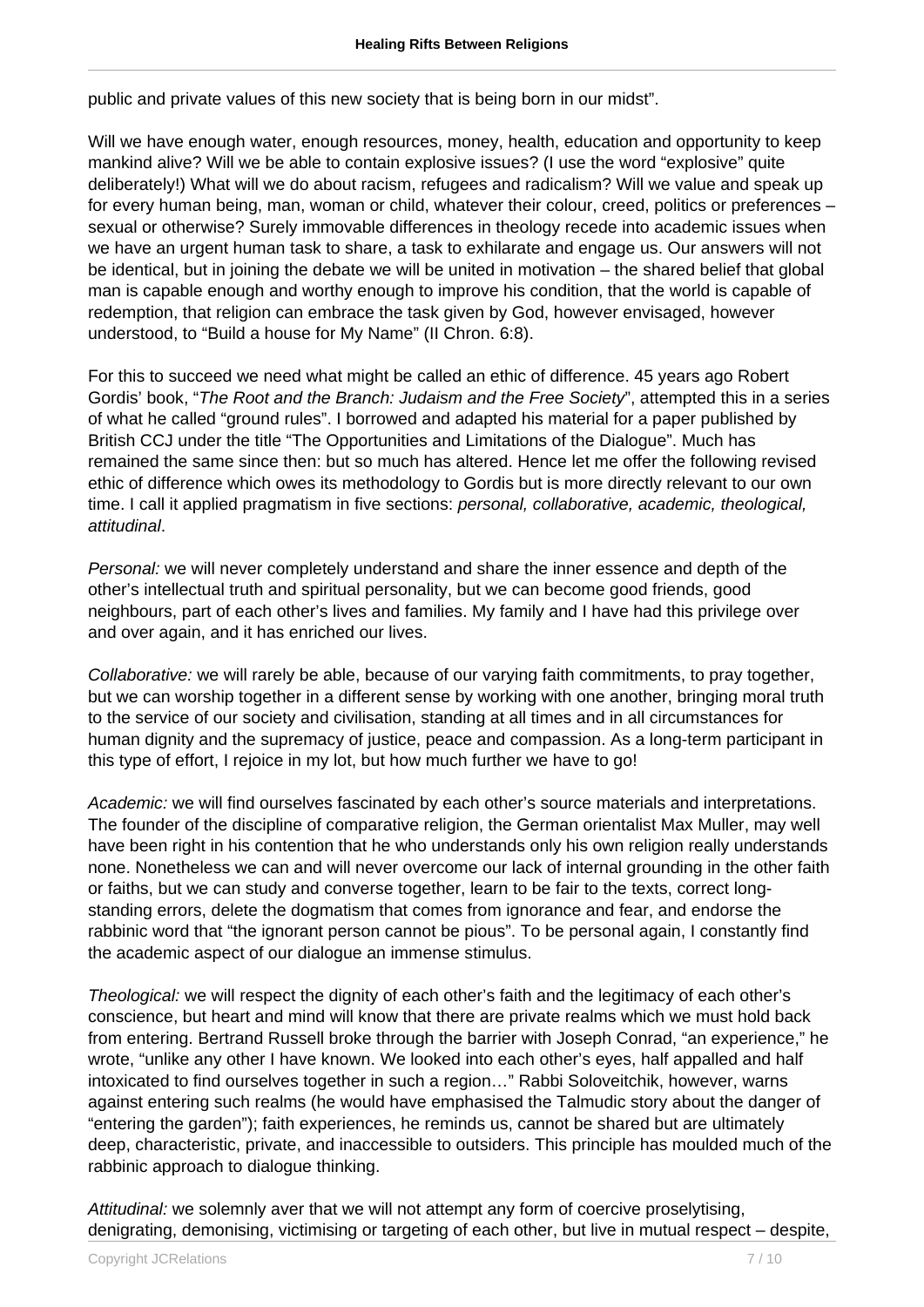and indeed by reason of, our differences. We will remain true to our respective identities, commitments and conscience, echoing the Hassidic teacher who said, "I am I because you are you. If I am not I, then you are not you; if you are not you, then I am not I". The culture of courtesy is the surest test of our touch of healing. It will lessen the pain of division. It may certainly assist us to diminish the danger of religion-inspired terrorism, where believers appoint themselves as God's policemen and target members of other faiths with the bite of the bullet and the blast of the bomb.

But even this is not the end of our story. What Samuel Huntington called the clash of civilisations happens between civilisation, but also within civilisations. The rifts are not only external, between one religion and another. They are internal too. We all seem to have many extremes and little middle ground. Where once our communities looked like cigars with little at each end and the bulk in the middle, now our shape resembles dumbbells, thin in the centre and bulky at the extremes.

We have problems as to the legitimacy of members of other groups within our own faith communities. My experience at Belfast Airport comes back into the conversation at this point. There cannot be a Protestant Jew or a Catholic Jew, but there can be a Protestant Christian and a Catholic Christian. Which is the real Christian – the Catholic Christian, the Protestant Christian, or someone different from either? Which is the real Jew – the orthodox Jew (and of which shade of orthodoxy?), the progressive Jew (and how progressive?), the secular Jew (even though the believer thinks secular Judaism an oxymoron)? Which is the real Muslim – the Sunni, the Shi'ite or some alternative expression of Islam?

Even more important, which of the range of internal attitudes found in each group should and can become the norm in a modernist world – the one that embraces modernity, the one that rejects it, the one that attempts a synthesis? Every religion has its fault fractures, its modernists and archaists: the one group seeking an accommodation with the contemporary world, the other preferring to recreate the past. This is not identical with the division between what in Judaism tends to be called orthodoxy and reform, since not every orthodoxy is uncomfortable with modernity and not every reform endorses every modernist whim. Then there are debates about the pomp and paraphernalia of religion. Some groups enjoy their rich architecture, ornate ritual, splendid vestments and colourful processions; others prefer simplicity unaided by what they regard as baubles and saturnalia. In their ethical and pastoral programs, religions seem to have another dichotomy. Ethically the conflict is between earth and heaven: are the rules the result of human pragmatism and expediency, or given from above (Louis Jacobs asks whether the rules are good because they are Divine, or Divine because they are good)? Pastorally the division is between that which will win friends and influence people and that which risks alienating them whilst insisting that this is what the traditional ways require.

The intra-faith debate sometimes becomes quite fierce, with accusations and counter-accusations being hurled from side to side and some groups wishing that putting heretics in the stocks or burning them at the stake were still available. Our question about healing rifts applies, then, not only between religion and other philosophies, between one religion and another, but within religions too. Here the view that the rift is incapable of healing is less likely to be the only conclusion that can be drawn. Despite the differences that divide one internal group from another, they probably all share sufficient allegiance to an overall norm that they might well find that their conversations will allow some giving way and a reasonable modus vivendi. May I quote myself? At times when there were differences between segments of the orthodox Jewish community in this country, I used to remind all sides that they all stood for the same Shulchan Aruch, the same Torahbased code of conduct.

Here too we need an ethic of difference. This time also I propose a five-point ethic: again a series of headlines and then a brief working out of each – Identity, Honesty, Study, Courtesy and Credibility. Once more it is a plan for applied pragmatism.